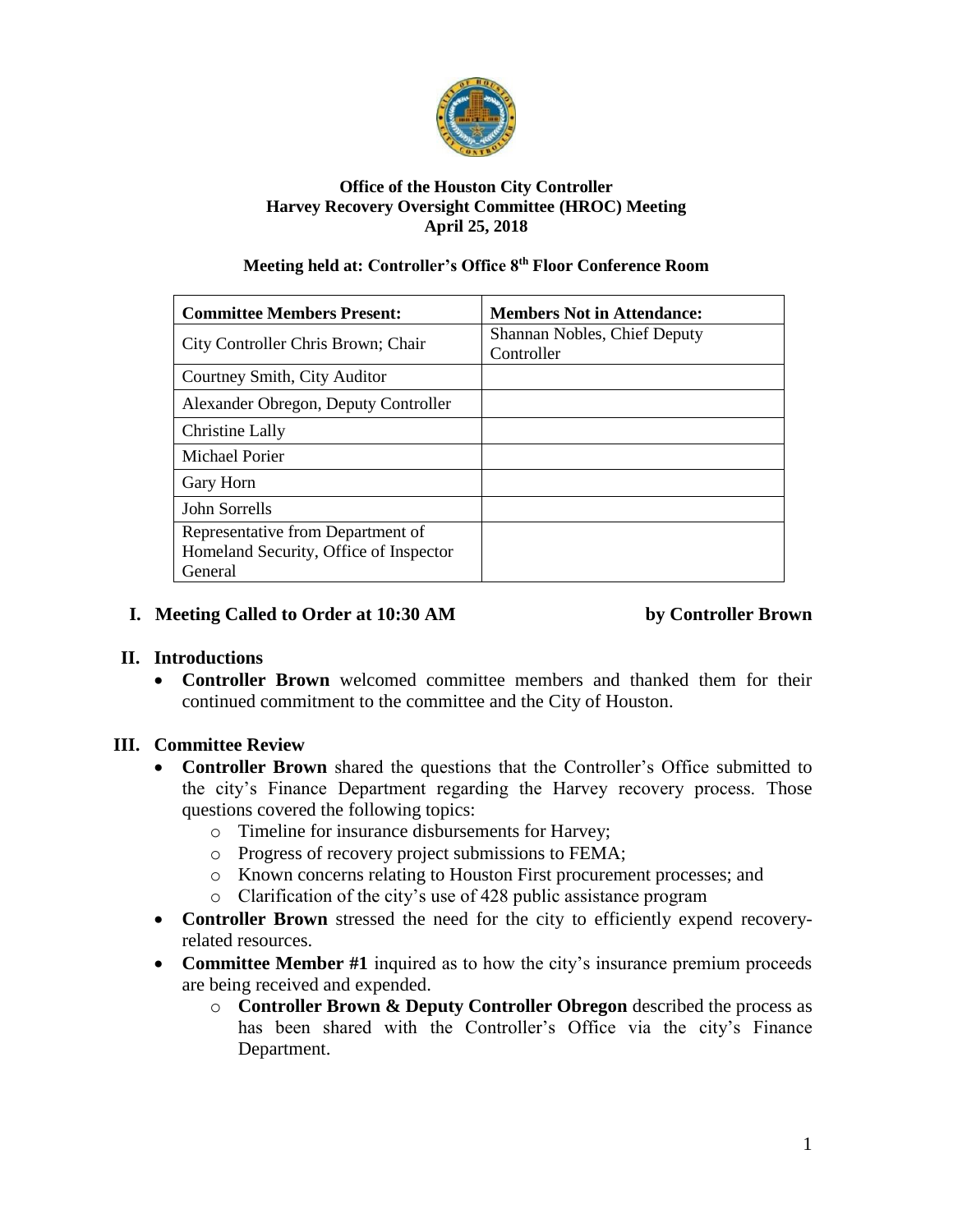- **The committee** expressed concern over the lack of a funding disbursement timeline and asked the Controller's Office to submit follow-up questions specifically related to the timeline.
- **The committee** also shared concerns about the project submittal rate. **Controller Brown** stressed the importance for the city to ensure proper documentation for reimbursement process.
- **The committee** recommended several questions to be submitted to TetraTech the city's recovery consultant.
- **Controller Brown** shared that the Controller's Office has requested documentation pertaining to recovery contracting for Houston First Corporation. **Controller Brown** also shared the Controller's Office concerns regarding the transparency around processes followed relating to submitting requests for reimbursement.
- **Committee member #2** asked whether TetraTech is responsible for ensuring that proper reimbursement submission guidelines were followed. **Committee member #2** also recommended that an assessment be done regarding Houston First's adherence to FEMA procurement guidelines.
- **Controller Brown** expressed that the main concern of the Controller's Office is whether the city – or any related entity – is not reimbursed for its share of expenses due to a lack of proper documentation.
- **Committee member #3** asked for clarification around recovery reimbursement submission deadlines. **Controller Brown** shared that the Controller's Office had not been made aware of pertinent deadlines, but would submit those questions to the appropriate department(s).
- **Controller Brown** shared that a project dashboard was being developed by the city's Finance Department and would provide more insight into the status of ongoing projects. There is currently no clear timeline for when the dashboard tool will be ready for use.
- **Controller Brown** described the 428 public assistance program. **Committee member #4** inquired into who the "point person" is for the city's approach to the 428 program. **Controller Brown** said that the Controller's Office would submit that question to the administration.
- **Committee member #5** shared that the city may be underinsured at the current \$100 million policy limit. **City Auditor Courtney Smith** shared that the city's current policy maximum would be part of the Audit Department's regular review in its Enterprise Risk Assessment.
- **Controller Brown** shared that the city's Chief Recovery Officer asked the committee to review the \$1.2 billion in HUD and CDBG funds that have begun to funnel down to the City of Houston.
- **The Controller's Office** also shared with the committee a list of Harvey-related City Council agenda items for review and advice on whether any further questions should be asked.

# **IV. Discussion**

 **Controller Brown** asked the committee to provide recommendations on potential audits relating specifically to Harvey recovery efforts that the Audit Division can include in its annual Enterprise Risk Assessment.